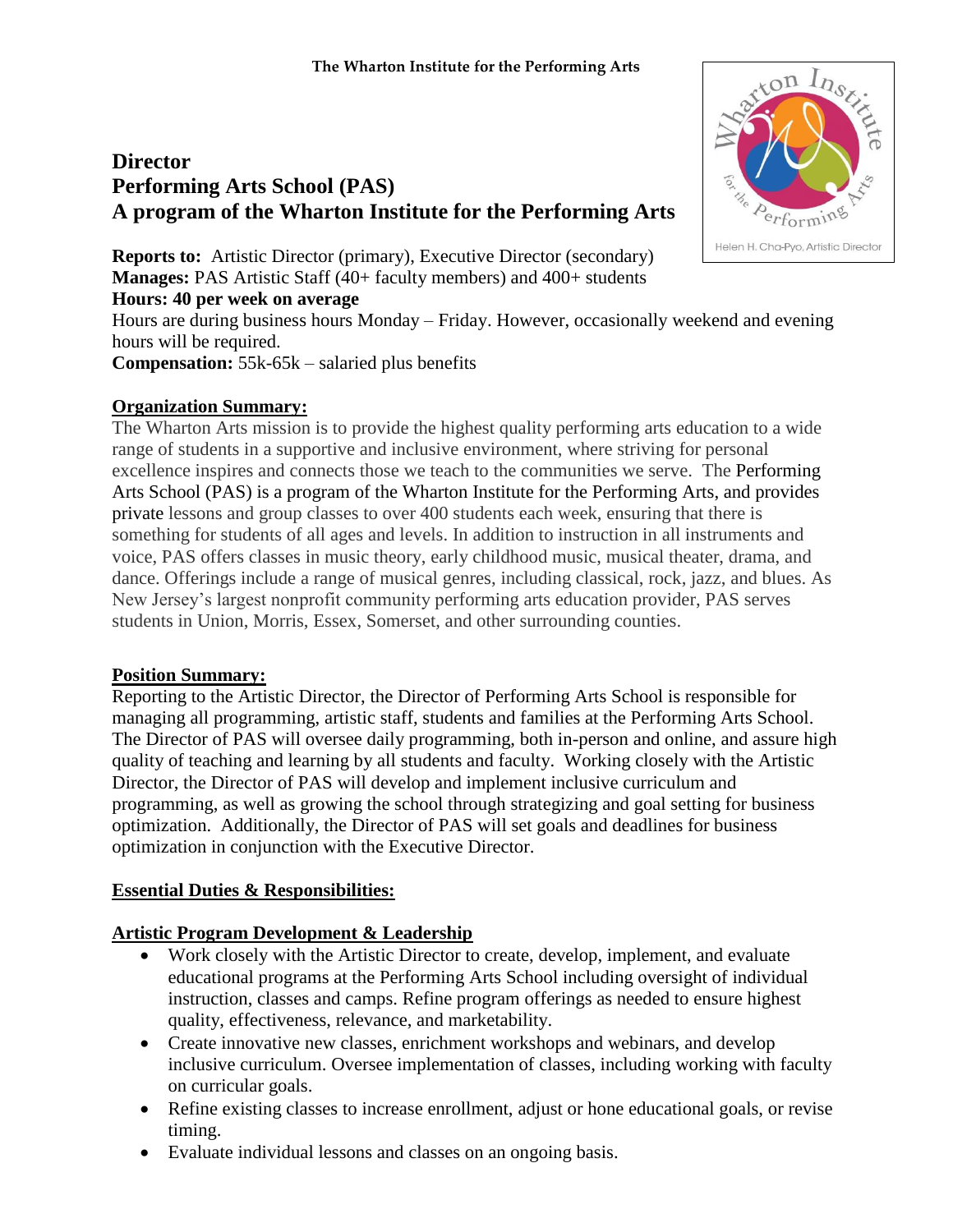- Manage and plan program events and concerts in consultation with the Artistic Director. Attend all PAS events and concerts.
- Be an active participant in the National Guild for Community Arts Education, with a focus on learning opportunities and maximizing resources, leadership development, and connection with fellow organizations that the Guild offers.

#### **Communication**

- Prepare necessary announcements and notifications for faculty, students, and families.
- Work with the Director of Marketing in producing monthly newsletters and any marketing materials.
- Facilitate open communications with other Wharton Arts Directors and with students

#### **Student and Family Management**

- Develop relationships with students/families and provide guidance and support as needed.
- With the Artistic Director and Executive Director, develop and implement school-wide policies to ensure student wellbeing, and create an inclusive, positive, fun and nurturing environment for learning.
- Work with the Director of Student Services and Managers and Assistants in assessing family needs and ensure that tuition payments are paid and processed accurately, as needed.
- Oversee and advise on registration procedures and policies for PAS program offerings.

# **Artistic Staff Management**

- Supervise, coach, and evaluate artistic staff members formally and informally on their teaching, curriculum, classroom management and student/family communication.
- Work with the Artistic Director and Executive Director to recruit and hire artistic staff, and ensure excellent, strong and successful departments.
- Work with the Director of Community Partnerships in identifying and hiring artistic staff for community partnership programs.
- Oversee the creation of professional development programs for faculty.
- Coordinate annual faculty meetings and evaluations
- Approve all faculty class rosters and payroll submissions on a bi-weekly basis.

# **Program Administration**

- Work closely with the Executive Director to set annual tuition rates, and review and refine registration and billing procedures.
- Work closely with the Executive Director to set annual budget goals and discuss strategy for attaining goals with both the ED and marketing department.
- Prepare monthly reports on enrollment statistics and analyze trends.
- With the Marketing Director, coordinate and participate in Open Houses and other enrollment campaign activities.
- Determine faculty, timing, and tuition for all classes.
- Assist with facilities as necessary.
- Other duties as assigned.